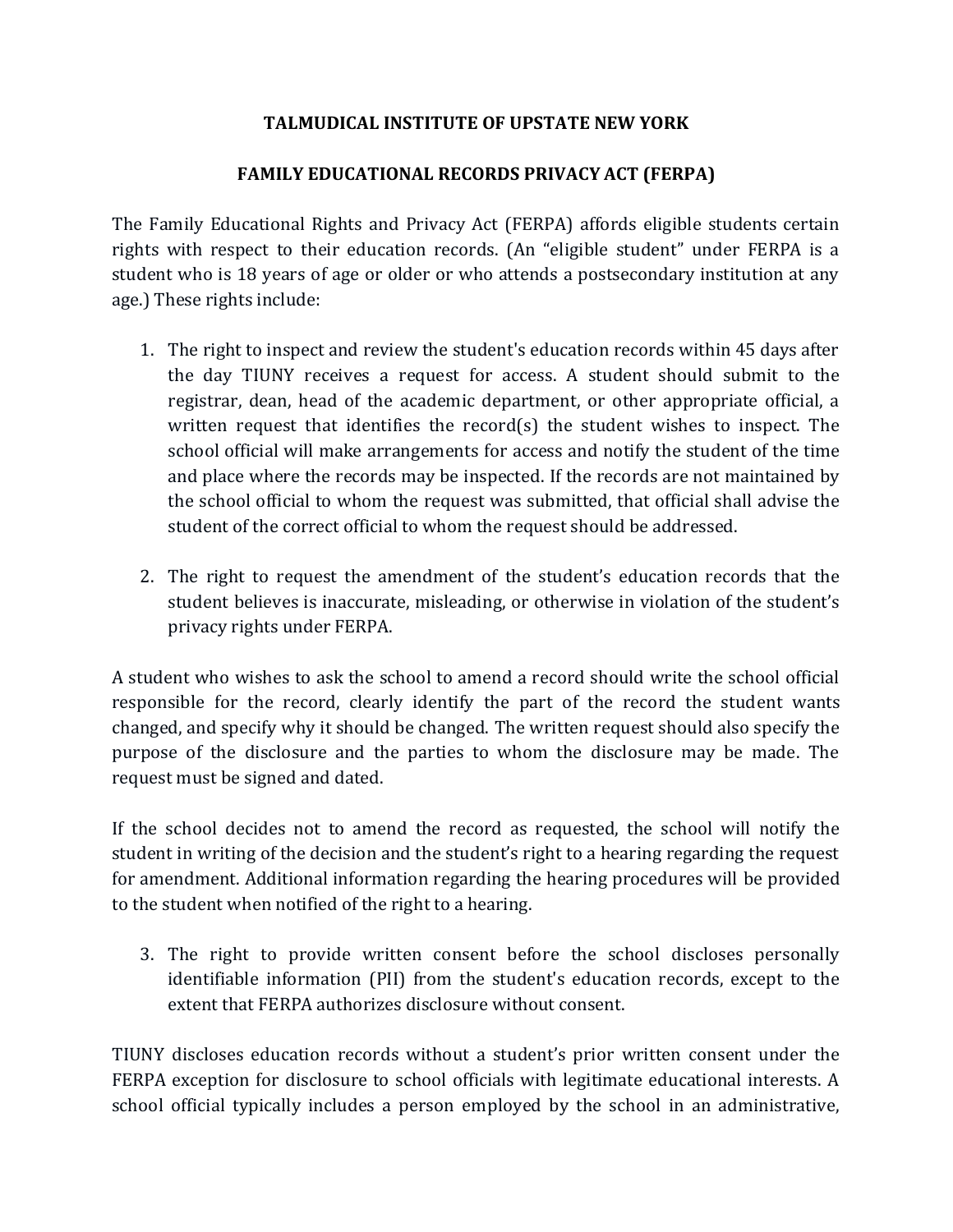supervisory, academic, research, or support staff position (including law enforcement unit personnel and health staff); a person serving on the board of trustees; or a student serving on an official committee, such as a disciplinary or grievance committee. A school official also may include a volunteer or contractor outside of the school who performs an institutional service of function for which the school would otherwise use its own employees and who is under the direct control of the school with respect to the use and maintenance of PII from education records, such as an attorney, auditor, or collection agent or a student volunteering to assist another school official in performing his or her tasks. A school official typically has a legitimate educational interest if the official needs to review an education record in order to fulfill his or her professional responsibilities for the school.

The school also discloses education records without consent to officials of another school in which a student seeks or intends to enroll.

4. The right to file a complaint with the U.S. Department of Education concerning alleged failures by TIUNY to comply with the requirements of FERPA. The name and address of the office that administers FERPA is:

Family Policy Compliance Office U.S. Department of Education 400 Maryland Avenue, SW Washington, DC 20202

FERPA permits the disclosure of PII from students' education records, without consent of the student, if the disclosure meets certain conditions found in § 99.31 of the FERPA regulations. Except for disclosures to school officials, disclosures related to some judicial orders or lawfully issued subpoenas, disclosures of directory information, and disclosures to the student, § 99.32 of FERPA regulations requires the institution to record the disclosure. Eligible students have a right to inspect and review the record of disclosures. A postsecondary institution may disclose PII from the education records without obtaining prior written consent of the student —

- To other school officials, including teachers, within TIUNY whom the school has determined to have legitimate educational interests. This includes contractors, consultants, volunteers, or other parties to whom the school has outsourced institutional services or functions, provided that the conditions listed in § 99.31(a)(1)(i)(B)(*1*) - (a)(1)(i)(B)(*3*) are met. (§ 99.31(a)(1))
- To officials of another school where the student seeks or intends to enroll, or where the student is already enrolled if the disclosure is for purposes related to the student's enrollment or transfer, subject to the requirements of  $\S$  99.34. ( $\S$ 99.31(a)(2))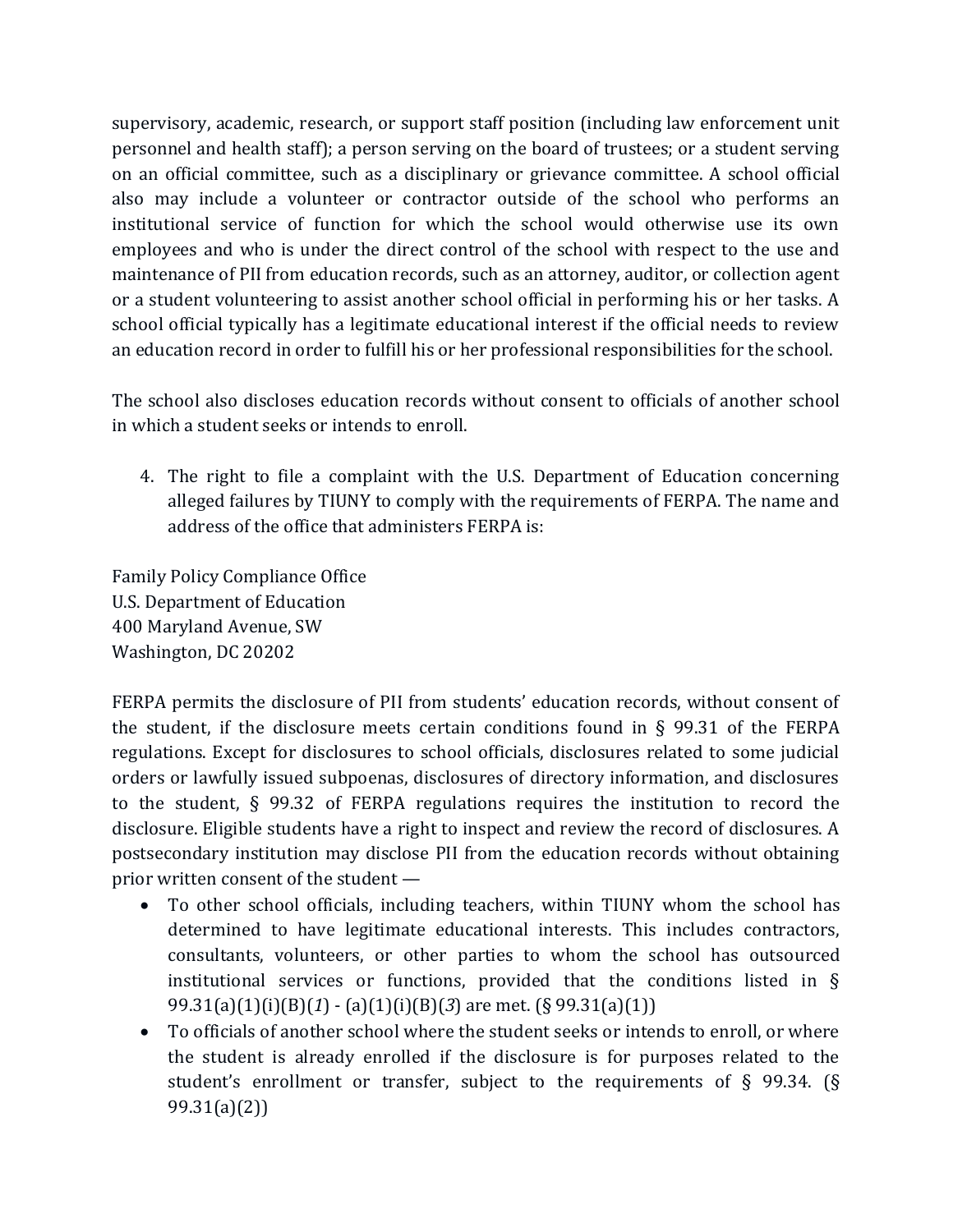- To authorized representatives of the U. S. Comptroller General, the U.S. Attorney General, the U.S. Secretary of Education, or State and local educational authorities, such as a State postsecondary authority that is responsible for supervising the university's State-supported education programs. Disclosures under this provision may be made, subject to the requirements of §99.35, in connection with an audit or evaluation of Federal- or State-supported education programs, or for the enforcement of or compliance with Federal legal requirements that relate to those programs. These entities may make further disclosures of PII to outside entities that are designated by them as their authorized representatives to conduct any audit, evaluation, or enforcement or compliance activity on their behalf. (§§ 99.31(a)(3) and 99.35)
- In connection with financial aid for which the student has applied or which the student has received, if the information is necessary to determine eligibility for the aid, determine the amount of the aid, determine the conditions of the aid, or enforce the terms and conditions of the aid.  $(\S 99.31(a)(4))$
- To organizations conducting studies for, or on behalf of, the school, in order to: (a) develop, validate, or administer predictive tests; (b) administer student aid programs; or (c) improve instruction. (§ 99.31(a)(6))
- To accrediting organizations to carry out their accrediting functions.  $(\S 99.31(a)(7))$
- To parents of an eligible student if the student is a dependent for IRS tax purposes.  $(S\ 99.31(a)(8))$
- To comply with a judicial order or lawfully issued subpoena, to proceed with or defend against the legal action. (§ 99.31(a)(9))
- To appropriate officials in connection with a health or safety emergency, subject to § 99.36. (§ 99.31(a)(10))
- The information the school has designated as "directory information" under § 99.37. (§ 99.31(a)(11)): name, student status, marital status, spouse's name, telephone number, address, date of birth, place of birth, dates of attendance, degrees granted, dates degrees granted, names of prior institutions attended, chavrusas, chaburas, roommates, photos, dormitory building/room numbers, seat information, parents' and parents in-law's names, addresses, occupations, congregations, and similar background information.

Note: Students have the right to restrict the sharing of directory information. Students who wish to make such a request must contact the registrar's office, and submit the request in writing within 90 days from the beginning of the semester. Once a student requests that the school not disclose directory information, this hold on sharing directory information will remain in place until revoked by the student in writing. Requests cannot be put into effect retroactively.